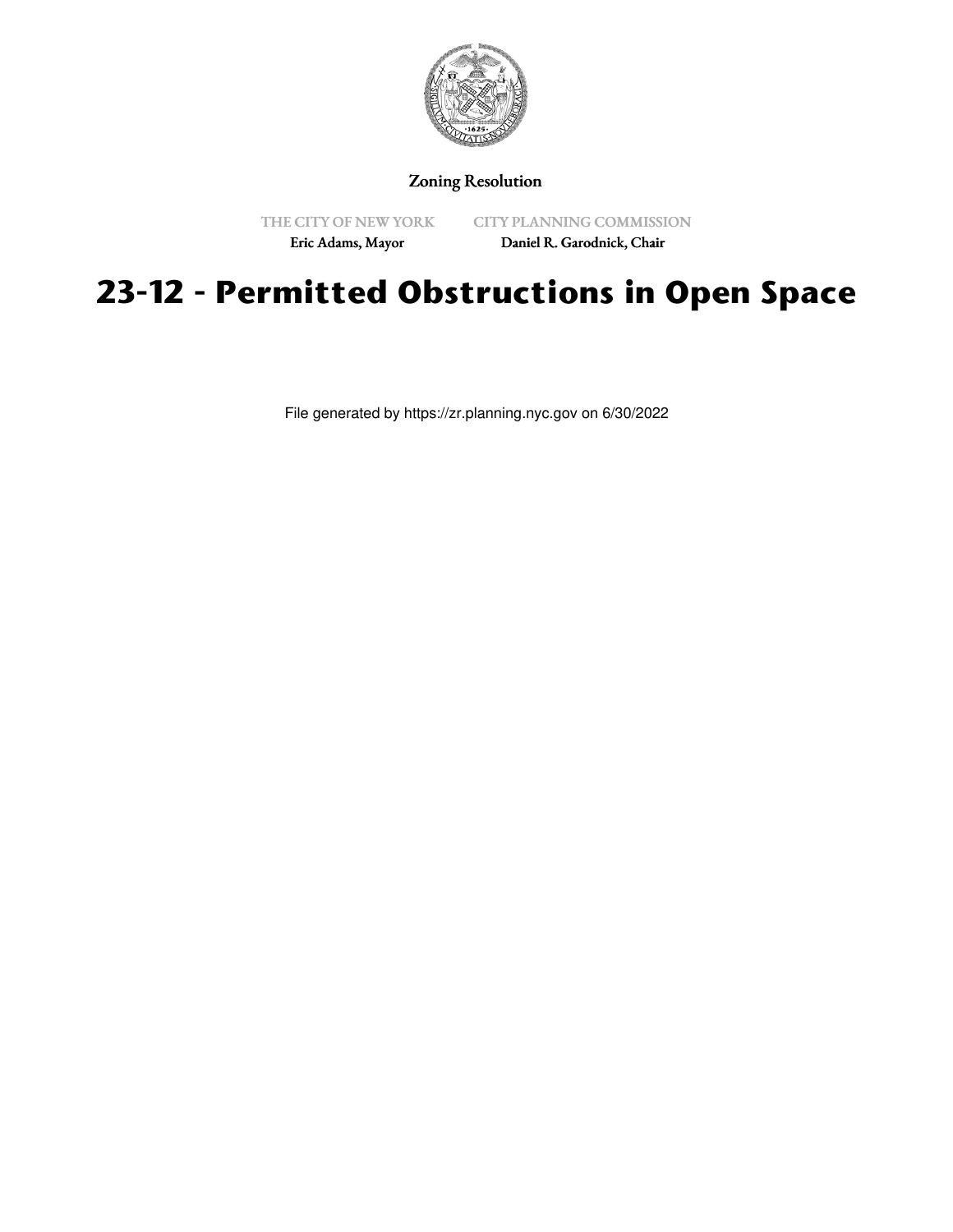## **23-12 - Permitted Obstructions in Open Space**

LAST AMENDED 5/12/2021

## R1 R2 R3 R4 R5 R6 R7 R8 R9 R10

In the districts indicated, the following obstructions shall be permitted in any #open space# required on a #zoning lot#:

- (a) Air conditioning condensation units, #accessory#, for #single-# or #two-family# #residences#, provided that such units, if located between a #street wall#, or prolongation thereof, and a #street line#, are not more than 18 inches from a #street wall#, and fully screened from the #street# by vegetation;
- (b) Awnings and other sun control devices. However, when located at a level higher than the first #story#, excluding a #basement#, all such devices:
	- (1) shall be limited to a maximum projection from a #building# wall of 2 feet, 6 inches; and
	- (2) shall have solid surfaces that, in aggregate, cover an area no more than 30 percent of the area of the #building# wall (as viewed in elevation) from which they project;
- (c) Balconies, unenclosed, subject to the provisions of Section 23-13;
- (d) Breezeways;
- (e) Driveways, private streets, open #accessory# off-street parking spaces, unenclosed #accessory# bicycle parking spaces or open #accessory# off-street loading berths, provided that the total area occupied by all these items does not exceed the percentages set forth in Section 25-64 (Restrictions on Use of Open Space for Parking);
- (f) Eaves, gutters or downspouts, projecting into such #open space# not more than 16 inches or 20 percent of the width of such #open space#, whichever is the lesser distance;
- (g) Exterior wall thickness, where such wall thickness is added to the exterior face of a #building# wall existing on April 30, 2012, provided the added wall thickness has a thermal resistance (R-value) of at least 1.5 per inch, and is limited to one inch of thickness for every foot of existing #open space# width, up to a maximum thickness of eight inches;
- (h) Parking spaces, off-street, enclosed, #accessory#, not to exceed one space per #dwelling unit#, when #accessory# to a #single-family#, #two-family# or three-#family# #residence#, provided that the total area occupied by a #building# used for such purposes does not exceed 20 percent of the total required #open space# on the #zoning lot#. However, two such spaces for a #single-family# #residence# may be permitted in #lower density growth management areas# and in R1-2A Districts;
- (i) #Accessory# power systems, including, but not limited to, generators, solar energy systems, fuel cells, batteries and other energy storage systems, provided that:
	- (1) all equipment shall be subject to the following location, enclosure, and screening requirements, as applicable:
		- (i) all generators and cogeneration equipment #accessory# to #buildings# other than #single-# or #twofamily# #residences# shall be completely enclosed within a #building or other structure#, except as necessary for mechanical ventilation;
		- (ii) all other types of equipment, including generators and cogeneration equipment serving #single-# or #two-family# #residences#, may be unenclosed, provided that such equipment is located at least five feet